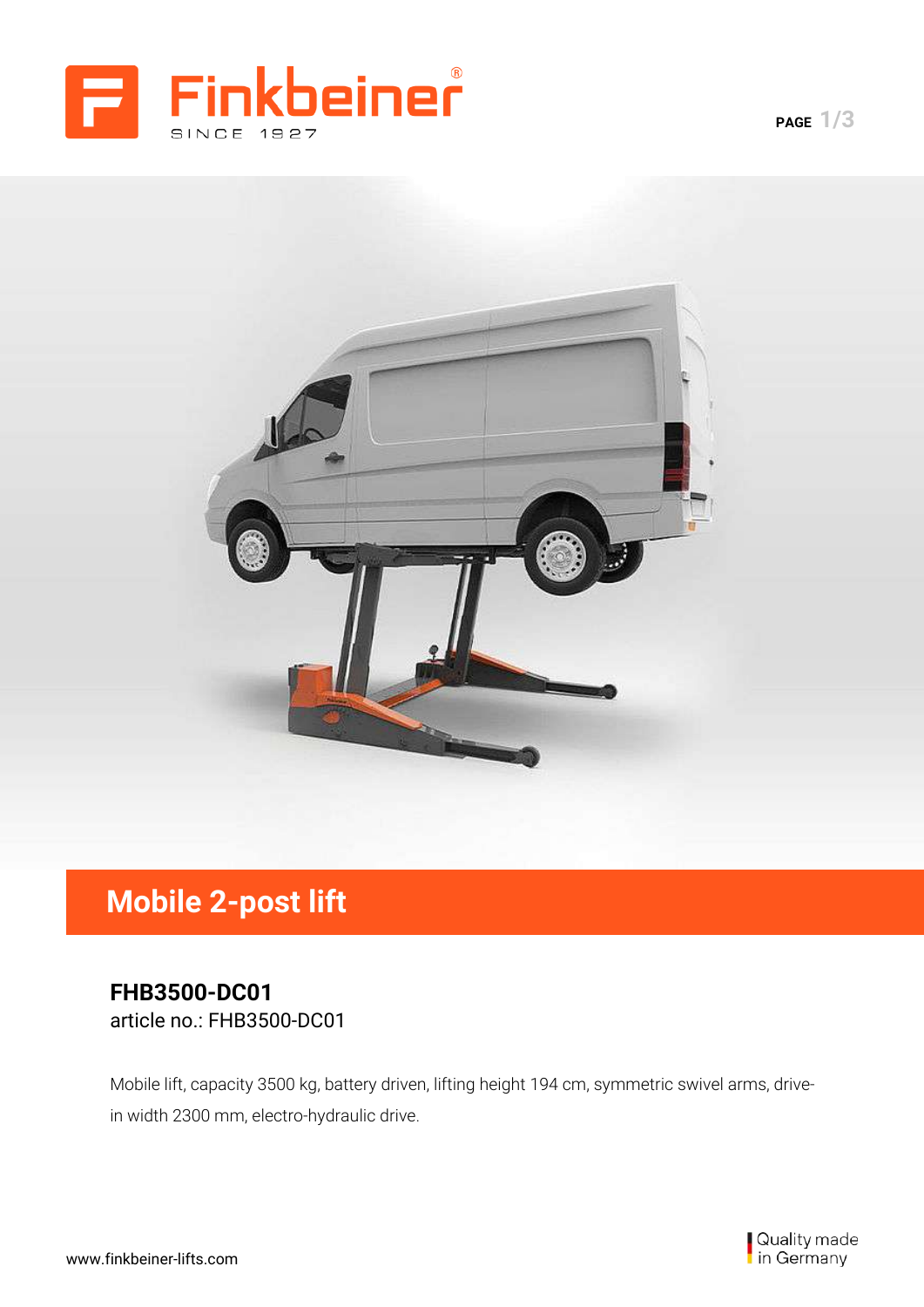

## **specifications**

| article no.       |                                             | FHB3500-DC01                                      |
|-------------------|---------------------------------------------|---------------------------------------------------|
| load support      | load support                                | 4 swivel arms, symmetric                          |
|                   | capacity                                    | 3.5t                                              |
|                   | length of swivel arm at front, minimum (mm) | 560 mm                                            |
|                   | length of swivel arm at front, maximum (mm) | 1300 mm                                           |
|                   | length of swivel arm at rear, minimum (mm)  | 560 mm                                            |
|                   | length of swivel arm at rear, maximum (mm)  | 1300 mm                                           |
|                   | distance between supports, maximum          | 2950 mm                                           |
|                   |                                             | 120 mm                                            |
|                   | load pad Ø                                  |                                                   |
| lifting height    | lifting stroke effective                    | 1800 mm                                           |
|                   | lifting height                              | 1940 mm                                           |
|                   | minimum support height (mm)                 | 120 mm                                            |
|                   | height adjustment of load pad               | 40 mm                                             |
| speed             | lifting time                                | 40 sec.                                           |
|                   | lowering time (under load)                  | 40 sec.                                           |
| drive             | mode of drive                               | electro-hydraulic                                 |
|                   | motor                                       | DC voltage                                        |
|                   | motor power (kW)                            | 2.2 KW                                            |
| power supply      | type of power supply                        | battery-powered                                   |
|                   | type of battery                             | deep cycle, maintenance-free                      |
|                   | lift cycles at full load                    | 20                                                |
|                   | battery capacity                            | 80 Ah                                             |
|                   | total battery voltage                       | 24 V                                              |
|                   | length of charging cable                    | 1 <sub>m</sub>                                    |
|                   | charging concept                            | integrated charger                                |
|                   | charging voltage                            | 230 V                                             |
|                   | frequency of power supply                   | 50 Hz                                             |
|                   | charging time                               | 8h                                                |
| operation         | mode of operation                           | 1 central control unit                            |
|                   | control                                     | electronic                                        |
| regularisation    | synchronisation                             | master-slave cylinder system                      |
| travelling device | travelling device                           | 2 front wheels, 1 detachable wheel handle at rear |
|                   | ground clearance at front                   | $20 \, \text{mm}$                                 |
|                   | ground clearance at rear                    | 90 mm                                             |
| load securing     | load securing                               | hydraulic and mechanical                          |
| dimensions        | length                                      | 2960 mm                                           |
|                   | width                                       | 3350 mm                                           |
|                   | height                                      | 750 mm                                            |
|                   | drive-in width                              | 2300 mm                                           |
| weight            |                                             | 1350 kg                                           |
| protection class  |                                             | <b>IP54</b>                                       |
| surface treatment | type of surface treatment                   | powder coating                                    |
|                   | colour                                      | orange RAL2004 / grey RAL7015                     |
|                   |                                             |                                                   |